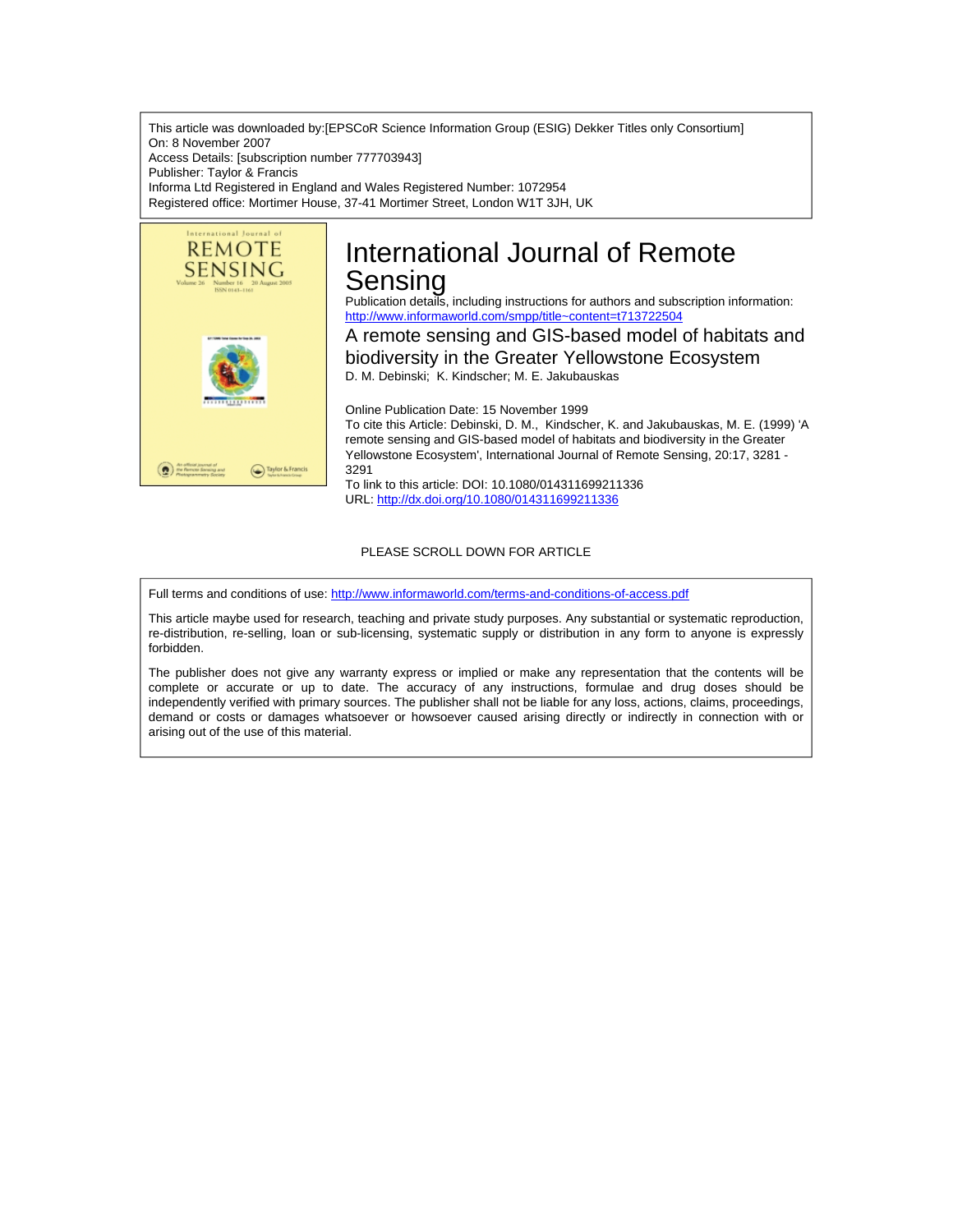

## **A remote sensing and GIS-based model of habitats and biodiversity in the Greater Yellowstone Ecosystem**

## D. M. DEBINSKI†\*, K. KINDSCHER‡ and M. E. JAKUBAUSKAS§

²Dept. of Animal Ecology, Iowa State University, Ames, IA 50011, USA; ³Kansas Biological Survey, University of Kansas, Lawrence, KS 66047, USA and §Kansas Applied Remote Sensing (KARS) Program, 2291 Irving Hill Road, University of Kansas, Lawrence, KS 66045-2969, USA

(*Received 21 August 1997; in ®nal form 31 May 1998*)

**Abstract.** We used remotely sensed data and geographical information systems (GIS) to categorize habitats, then determined the relationship between remotely sensed habitat categorizations and species distribution patterns. Three forest types and six meadow types in the Greater Yellowstone Ecosystem, USA, were classified using Landsat TM data. All plant species with 5% cover or greater, 31% of the butterfly species, and  $20\%$  of the bird species exhibited significant differences in distribution among meadow types. Sites of highest species richness coincided for plants, birds, and butterflies and were found in mesic meadows.

## **1. Introduction**

As the current spasm of species extinction has become apparent (Wilson 1988, Reid and Miller 1989), land managers and biologists have sought to identify habitats important to the preservation of species diversity (hereafter termed biodiversity). A critical component of biodiversity protection is understanding the environmental parameters that define species distributions. Many studies have produced testable hypotheses relating variations in terrestrial species associations to inferred or measured variations of physical environmental factors (e.g. Simpson 1964, Terborgh 1970, James 1971, Pyle 1982, Owen 1990, Debinski and Brussard 1992, Kindscher 1994, Kindscher and Wells 1995). However, scientists have just, in the last decade, begun to use satellite multispectral imagery to aid in understanding community assemblage patterns (Saxon 1983, De Wulf *et al*. 1988, Scott *et al*. 1993, Stoms and Estes 1993).

Landscape level habitat analysis using remotely sensed data and GIS has the potential to aid in explaining species diversity patterns at fine-scale resolutions (Urban *et al*. 1987, Turner 1989). Furthermore, such analyses can help optimize sampling strategies to assure that each habitat type is sampled or to allow testing of hypotheses regarding the spatial correspondence of species diversity patterns among taxonomic groups (e.g. Prendergast *et al*. 1993). Gap analysis (Scott *et al*. 1993) relies on the use of remotely sensed data and GIS to categorize habitats, and then predict species assemblages expected to be found in those habitats. The goal of

<sup>\*</sup>e-mail: debinski@iastate.edu.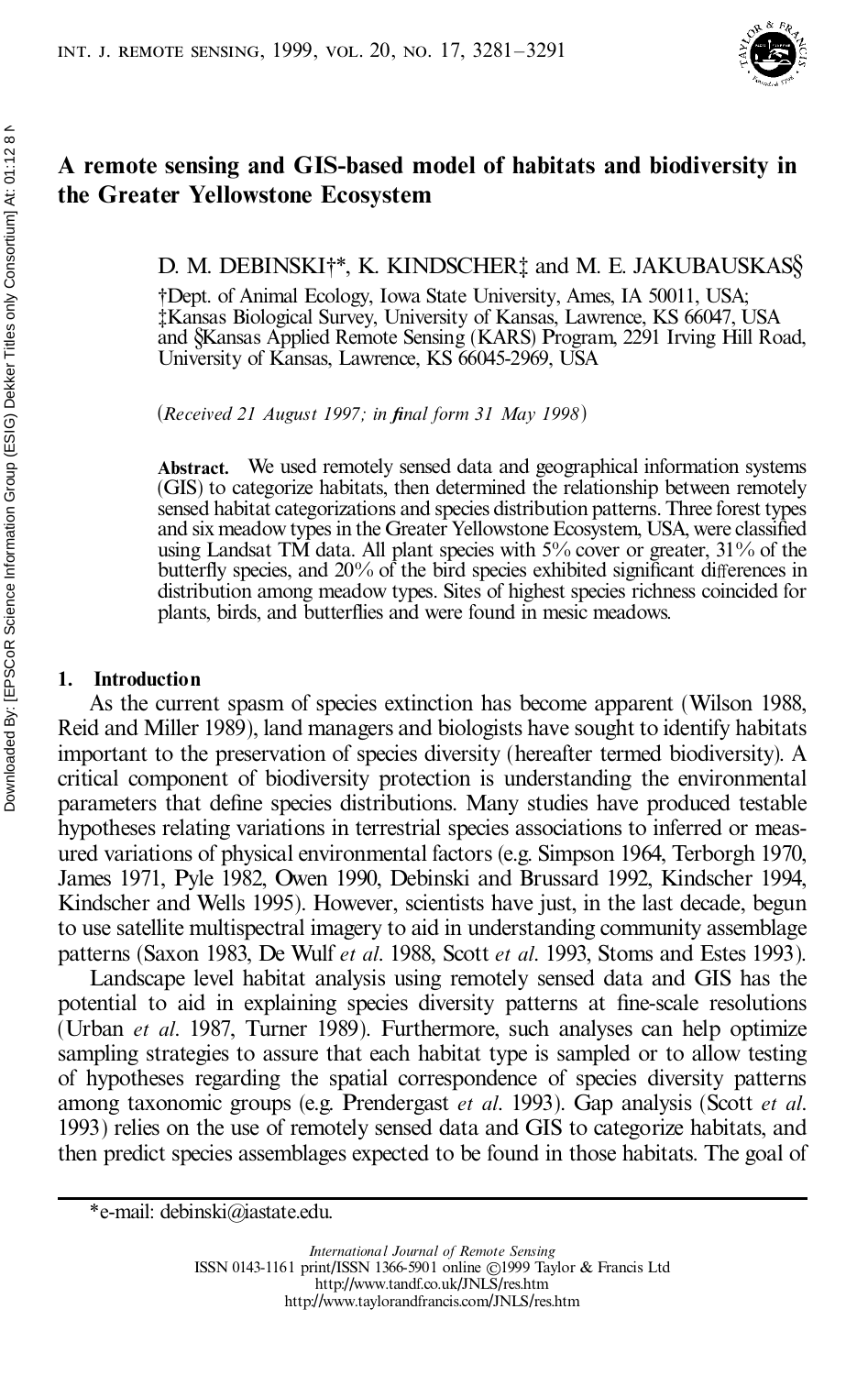gap analysis is to compare predicted locations of plant and animal habitats to those of existing preserves, thereby identifying geographical gaps in habitat and/or species protection. One problem with this approach to conservation planning is that gap analysis has not been extensively tested to determine the accuracy of its predictions (Flather *et al*. 1995).

We used remotely sensed data and GIS to create maps that would aid in stratifying the habitats to guide biodiversity sampling in the Greater Yellowstone Ecosystem, USA. The objectives of the research were:  $(1)$  to determine the relationship between habitat categorizations based on spectral reflectance patterns and plant or animal species distribution patterns, and (2) to test the spatial correspondence among taxonomic groups for sites of high species diversity. Our research was similar to the approach used in gap analysis, but it was conducted at a finer scale (1 ha minimum map unit). We used plants, birds, and butterflies as taxonomic test groups. Because the plant species with dominant cover play a major role in determining the spectral reflectance patterns recorded by multispectral scanners, we thought it imperative to test the relationship between the remotely sensed habitat types and plant communities present. Butterfly species were chosen because they are relatively host-specific insects, and their diversity may be correlated with underlying plant diversity. Birds were tested because they are ecologically diverse, represent several trophic guilds, and by having a short generation time, they exhibit quick responses to environmental change (Steele *et al*. 1984).

The study area for this research project was a  $32375$  ha area (figure 1) in the north-west corner of the Greater Yellowstone Ecosystem. Nonforest cover types within the ecosystem range from hydric willow (*Salix* spp.) and sedge (*Carex* spp.) meadows to high-altitude tundra and rock meadows (Knight 1994). Coniferous forest types within the ecosystem include lodgepole pine (*Pinus contorta* var. *latifolia*), subalpine fir (*Abies lasiocarpa*). Engelmann spruce (*Picea engelmannii*), whitebark pine (*Pinus albicaulis*), and Douglas-fir (*Pseudotsuga menziesii*). The Greater Yellowstone Ecosystem was chosen because it is one of the largest intact ecosystems in the continental US, so we expected species/habitat relationships to be less affected by human disturbance.

#### **2. Methods**

## 2.1. *GIS and remote sensing analysis*

The methodology for this study was directed toward producing a map of spectrally distinct vegetation classes within the Gallatin River study area. Landsat Thematic Mapper (TM) data are being used for vegetation mapping in the majority of state land cover/land use mapping projects currently underway in the United States. The Thematic Mapper records reflected light in six spectral bands (blue, green, red, near-infrared, and two mid infrared), with a spatial resolution of 30m. The thermal band was not used for this mapping project. TM data of the study area for 31 July 1991 were converted from brightness values to units of radiance (mWcm<sup> $-2$ </sup>  $sr^{-1}$   $\mu$ m<sup>-1</sup>) (Markham and Barker 1986). The satellite data were georeferenced to plus or minus 0.5 pixel (15m) accuracy and resampled to a Universal Transverse Mercator (UTM) coordinate system to match it with topographic maps of the region.

An Iterative Self-Organizing Data Analysis (ISODATA) clustering algorithm was applied to the four-band image file to identify spectrally similar pixels. The ISODATA algorithm operates by initially seeding a specified number of cluster centroids in spectral feature space. The euclidean distance between each pixel and each cluster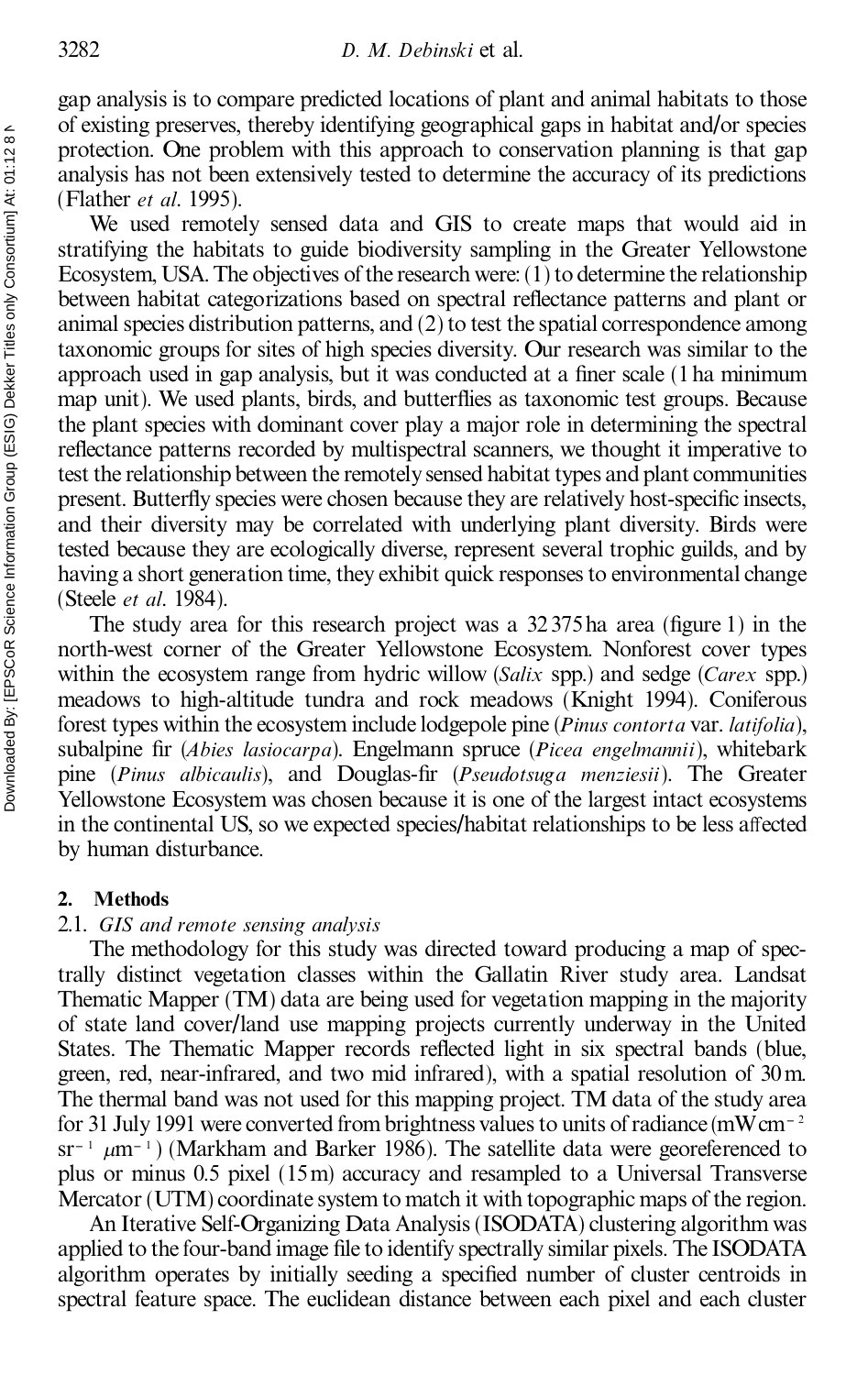

Figure 1. The Greater Yellowstone Ecosystem (shown in grey) includes Yellowstone National Park and seven surrounding National Forests. Yellowstone National Park, in the centre, is shown in white. The study area (shown in hatched area) encompassed 32375ha., including the north-west corner of Yellowstone National Park and south- east portion of the Gallatin National Forest.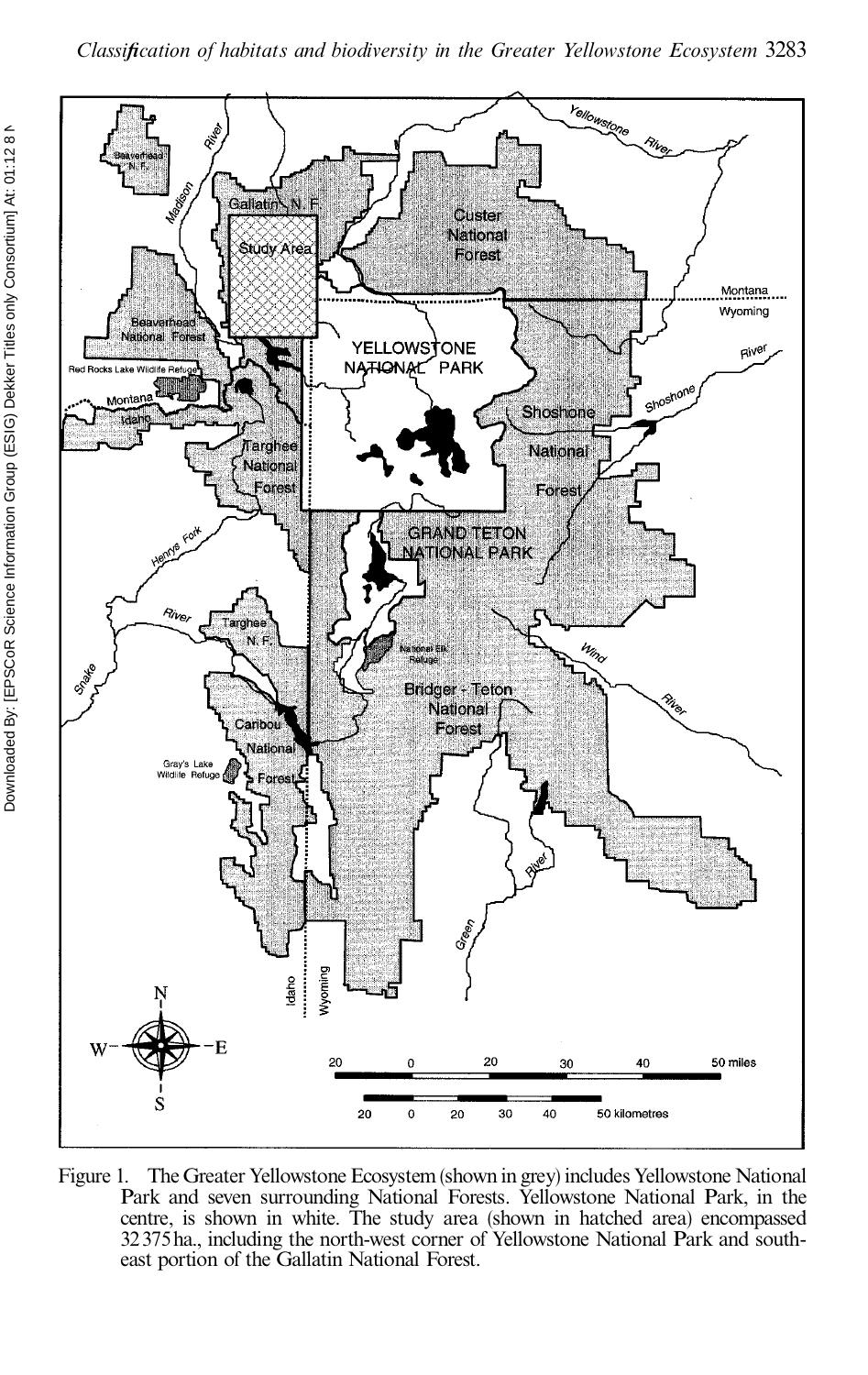centroid is calculated, and the pixel assigned to a cluster centroid (class). After each pixel is evaluated, a new series of cluster centroids are calculated based on the statistics of the pixels assigned to each centroid. The euclidean distance between each pixel and each cluster centroid is again calculated, and the pixel assigned, if necessary based on a shorter euclidean distance, to a different cluster centroid (class). The process of pixel evaluation-centroid recomputation continues iteratively until a threshold percentage (typically 95%) of pixels no longer change cluster centroid assignment.

Fifty initial clusters were specified for the ISODATA clustering, producing a map of fifty spectral classes. The number of clusters (spectral classes) specified for the ISODATA clustering algorithm takes into account the final number of information classes required for a project, the number of bands in the data set, and the complexity of the scene to be classified. We selected fifty initial spectral classes to enable us to discriminate not only between gross land cover types (forest versus meadow), but also among a gradient of meadow types (xeric to hydric). As such, with fifty classes, several spectral classes (groups of spectrally similar pixels) defined a single information class (e.g. xeric meadows) and were merged on the final map. Each spectral class was then identified using aerial photography and personal knowledge of the study region and assigned to an information class representing a vegetation type to create a final map of spectrally distinct vegetation classes. Six non-forested meadow classes, representing a distinct xeric-to-hydric gradient from sedge meadow (M1) to dry grassland with sagebrush (M6) were identified and mapped. Forest classes included Douglas-fir [DF], Whitebark pine [WB], and three densities of mixed conifer (lodgepole pine, Engelmann spruce, and Douglas fir), designated  $F1-F3$  for sparse, medium, and dense stands. Non-vegetated areas (e.g. water bodies, roads, developed areas) were not included in the final vegetation map.

Since class polygons smaller than 1 ha would be difficult to locate with confidence in the field, the final vegetation map was converted to Arc/Info vector format and generalized to a minimum mapping unit of 1ha (approximately 11 TM pixels), using the command ELIMINATE. For use in the field, final maps were plotted on translucent Mylar at a scale of  $1:24000$  for overlay onto topographic maps of the study area. We inventoried five spatially distinct examples of each of the  $F1-F3$  and  $M1-M6$  habitat types (nine habitat types, total sites = 45). Sample sites were located in the field with the aid of aerial photography, topographic maps, and compass readings from identifiable landmarks. Particular care was taken to ensure that sites were located in the center of a class polygon. Sites were limited to a 5km distance from a road, so that accessibility was not too difficult for repeated sampling. Private property was not sampled. Sites were a minimum of 100m by 100m in size, and we avoided sampling extremely large sites (more than 2km on a side). The WB and DF habitats were not sampled due to limitations in accessibility of the sites. Given all of these restrictions, there were very few subjective choices left in selecting sites.

## 2.2. *Species and habitat characterization in sample sites*

We chose sampling scales for the birds and butterflies based upon a combination of the average meadow patch size and the size of territories song birds and butterflies occupy. Plants were sampled at two different scales: one very fine-grained, and one much more coarse grained (almost the size of some of the smaller meadows). Grasses, forbs, and shrubs were surveyed in each of the 30 meadow types during 1994 and 1995. Meadow vegetation was surveyed at a fine scale during 1994 (25 1  $\text{m}^2$  plots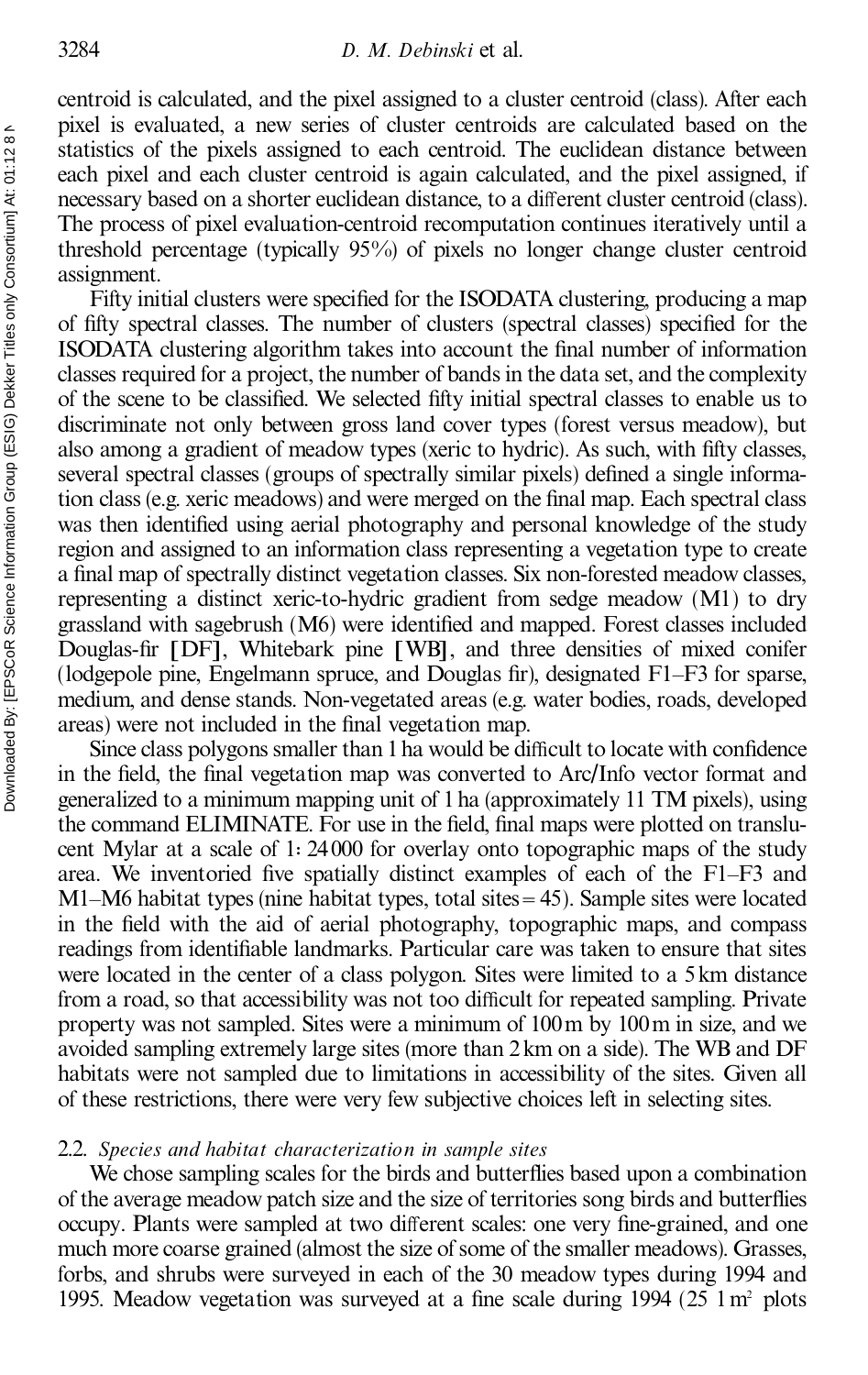established at 4m intervals along a 100m transect) and at a coarse scale in 1995 (20m by 20m plots). We collected plant data at these two scales to facilitate the data collection process and to ensure that we could have species level accuracy for plant cover estimates. Each plot was surveyed for total coverage on a per species basis for all grasses, forbs, and shrubs. Plant taxonomy followed Dorn (1984). Species cover was determined by visually estimating the sum of the greatest spread of foliage for each species in each plot (Daubenmire 1959). In cases where species identification was problematic due to the phenological sampling time or taxonomic difficulties, species were lumped by genus to calculate a total cover for the genus rather than the species.

Presence/absence data were collected for butterflies and birds during 1993 and 1995, employing previously developed methods. Debinski and Brussard (1992) developed methods for bird and butterfly sampling in Glacier National Park, Montana, USA, which specifically focused on determining the minimum number of plots of each habitat and the minimum amount of time necessary to obtain accurate species list for montane meadows and forests in the Northern Rocky Mountains. Birds were surveyed from 0530–1000 hrs, in 35 sites (a subset of the 45 total sites) comprising three forest types  $(F1-F3)$  and six meadow types  $(M1-M6)$ . Auditory and visual surveys were conducted using four observers (two groups of two) moving systematically through 100m by 100m plots for 45 minutes. Bird surveys were repeated three times at each site during the summer of 1993. Butterflies were surveyed from  $1000-1630$  hrs. in meadows only (five meadows of each type; total = 30 sites). Taxonomy followed Scott (1986). Surveys were conducted for 20min periods by netting and releasing in three randomly selected  $50 \times 50$  m subplots within each larger 100m by 100m plot. For most sites, surveys were repeated three times during the course of the 1993 and 1995 field seasons.

A Kruskal-Wallis test was used to compare plant species across areas sampled because the variances were found to be unequal using the Levene test in SPSS software (SPSS 1997) even after transforming the data (Sokal and Rolf 1981). Stepwise discriminant analysis (Harris 1985) of the bird and butterfly data was conducted by using a modified presence/absence matrix that weighted the number of species occurrences relative to the number of times a site was surveyed. Each species/site combination was scored as  $p_{ij} = m_{ij}/n_j$ , where  $m_{ij}$  is the number of occurrences for species *i*, and *n<sup>j</sup>* is the total number of samples taken at site *j*.

#### **3. Results**

Analysis of the grass, forb, and shrub cover data revealed large differences in species distribution patterns among remotely sensed meadow types. We identified 142 species of plants in 1994 and 175 species during 1995 on the 30 meadow sites. We conducted Kruskal-Wallis tests on the dominant species (defined here as those species with a mean cover value  $\geq 5\%$  in at least one meadow type). All 23 of the dominant plant species were statistically significant in determining differences among remotely sensed meadow habitat types in 1994, and 17 of the 26 species were significant in 1995 (tables 1 and 2). Half of the 24 species dominant in 1994 were also dominant in 1995.

Vegetation characterizing M1 and M2 meadows included *Carex* spp. and *Juncus* spp. with a high cover of *Salix wol®i*, *Scirpus spp.*, *Aster integrifolius* and *Fragaria virginiana* and some standing water. M2 meadows also had a high cover of *Poa* spp. M3 meadows were characterized by high cover of *Salix bebbiana*, *Carex* spp,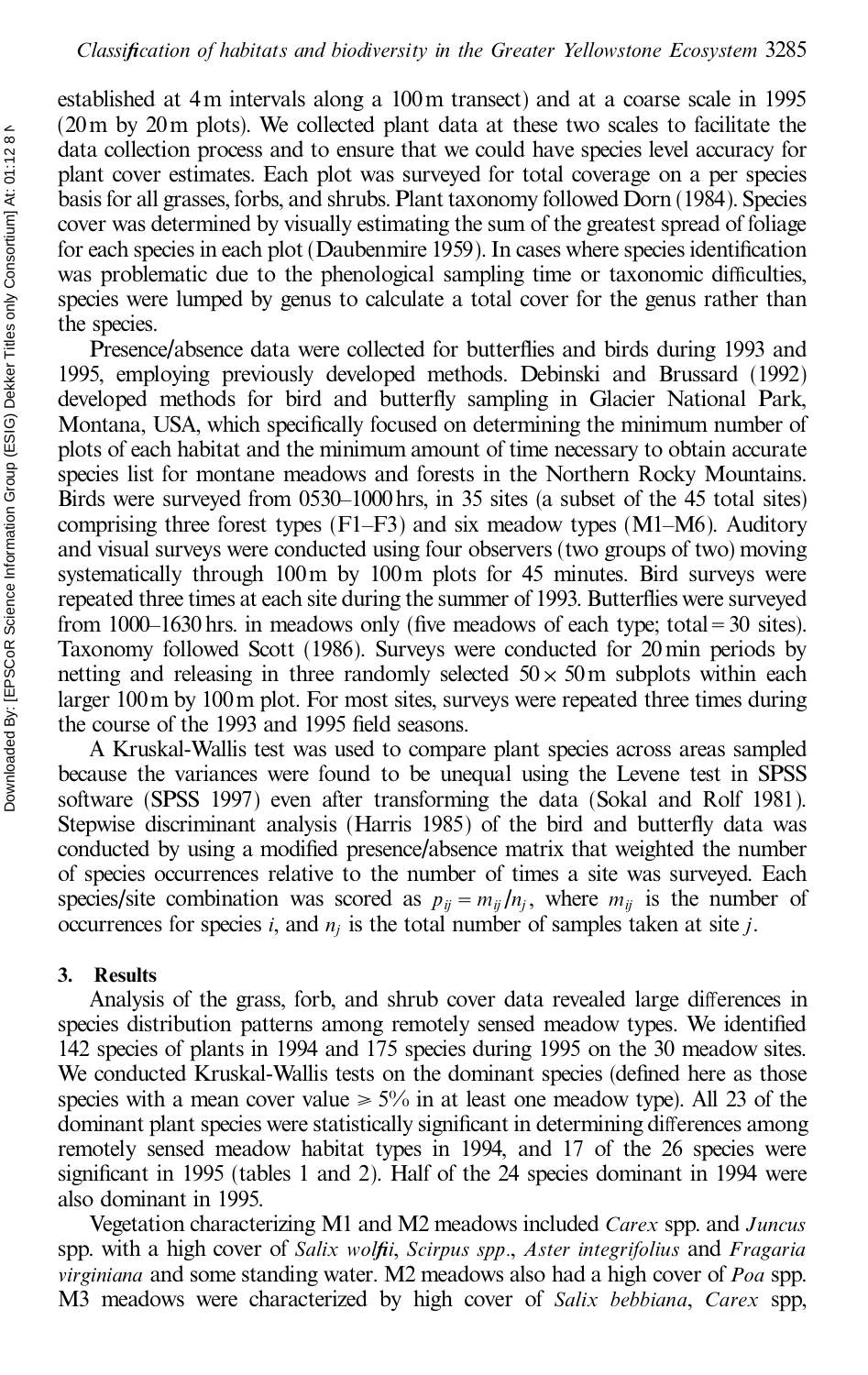Table 1. Mean grass, shrub, and forb percentage coverage in each of six remotely sensed meadow types (M1-M6) in 1994. Species noted below are those that had a mean cover value of at least five percent in at least one meadow type. A Kruskal-Wallis test was used to determine significant differences among the six meadow types  $(***= p< 0.001).$ 

| <b>Species</b>             | M1    | M <sub>2</sub> | M <sub>3</sub> | M4    | M <sub>5</sub> | M6    | Significance |
|----------------------------|-------|----------------|----------------|-------|----------------|-------|--------------|
| Achillea millefolium       | 2.32  | 5.42           | 2.44           | 4.81  | 2.73           | 2.35  | ***          |
| Antennaria microphylla     | 0.06  | 0.06           | 1.18           | 0.38  | 4.98           | 2.01  | ***          |
| Agropyron smithii          | 0.00  | 0.03           | 0.76           | 8.42  | 17.46          | 10.30 | ***          |
| Artemesia cana             | 1.81  | 2.51           | 0.00           | 5.07  | 1.62           | 0.31  | ***          |
| Artemesia tridentata       | 0.01  | 0.00           | 2.34           | 7.75  | 8.59           | 21.69 | ***          |
| Aster integrifolius        | 20.66 | 9.58           | 2.38           | 0.65  | 0.23           | 0.06  | ***          |
| <b>Bareground</b>          | 1.16  | 3.99           | 2.06           | 6.46  | 4.98           | 15.02 | ***          |
| Bromus spp.                | 5.58  | 3.55           | 3.62           | 6.00  | 4.55           | 0.87  | ***          |
| Carex spp.                 | 43.86 | 19.66          | 19.06          | 5.50  | 2.69           | 1.15  | ***          |
| Festuca spp.               | 1.52  | 3.51           | 9.60           | 20.18 | 35.51          | 31.59 | ***          |
| Fragaria virginiana        | 12.34 | 8.29           | 10.52          | 8.06  | 4.93           | 0.01  | ***          |
| Geranium spp.              | 0.39  | 0.93           | 2.86           | 5.65  | 0.83           | 0.00  | ***          |
| Geum trifolium             | 0.18  | 1.72           | 3.19           | 7.97  | 6.64           | 0.00  | ***          |
| Juncus spp.                | 26.74 | 8.41           | 2.42           | 0.02  | 4.60           | 0.00  | ***          |
| Lupinus argenteus          | 0.00  | 0.00           | 0.86           | 2.06  | 2.01           | 5.37  | ***          |
| Phleum pratense            | 5.07  | 8.40           | 2.75           | 5.66  | 5.34           | 0.17  | ***          |
| Pentaphylloides floribunda | 6.34  | 5.11           | 16.97          | 4.58  | 0.84           | 0.00  | ***          |
| Poa spp.                   | 4.86  | 33.22          | 14.98          | 13.02 | 10.22          | 7.68  | ***          |
| Potentilla spp.            | 3.05  | 3.00           | 4.09           | 12.16 | 8.67           | 0.13  | ***          |
| Salix bebbiana             | 2.46  | 0.00           | 6.28           | 0.00  | 0.00           | 0.00  | ***          |
| Salix wolfii               | 10.73 | 15.14          | 0.00           | 0.00  | 0.00           | 0.00  | ***          |
| Senecio pseudaureus        | 8.04  | 1.80           | 0.03           | 0.07  | 1.98           | 0.03  | ***          |
| Solidago missouriensis     | 0.12  | 1.43           | 0.30           | 0.00  | 0.29           | 5.11  | ***          |

*Pentaphylloides ¯ oribunda*, *Poa* spp., and *Fragaria virginiana* and tended to be located near streams. M4 meadows were of medium moisture with *Stipa richardsonii*, *Bromus* spp. (specifically *Bromus anomalus*), and mixed herbaceous vegetation (e.g. *Potentilla spp., Lupinus argenteus, Geum trifforum, and <i>Geranium* spp.), while M5 meadows had a mixture of *Artemesia tridentata*, *Agropyron smithii*, *Festuca* spp., and mixed herb aceous vegetation (e.g. *Antennaria microphylla*, *Geum triftorum*, and *Potentilla* spp.). M6 meadows were characteristically xeric, rocky, and dominated by *Artemesia tridentata*, *Agropyron smithii*, *Festuca* spp., and bare ground.

A total of 74 bird species and 42 butterfly species were observed during the surveys. Stepwise discriminant analysis showed fifteen species of birds  $(20\%)$  exhibited at least one statistically significant habitat preference (table 3). Seven bird species had significantly different frequencies in forest versus meadow habitats: Mountain Chickadee, Brown Creeper, American Crow, Orange-Crowned Warbler, Hermit Thrush, American Robin, and Song Sparrow (scientific names in table 3). All of these species except the Song Sparrow showed a preference for forest. The Orange- Crowned Warbler did not have as striking a difference in frequency of occurrence, but this difference was statistically significant and it does make sense given the known habitat preferences of the species. When habitats were clumped into broad categories,  $(M1-M2, M3-M4, M5-M6, and F1-F3)$  preferences were as follows: The Mountain Chickadee preferred forest over meadow; it is usually found in coniferous forest. The Song Sparrow and Rufous-sided Towhee preferred wet willow meadows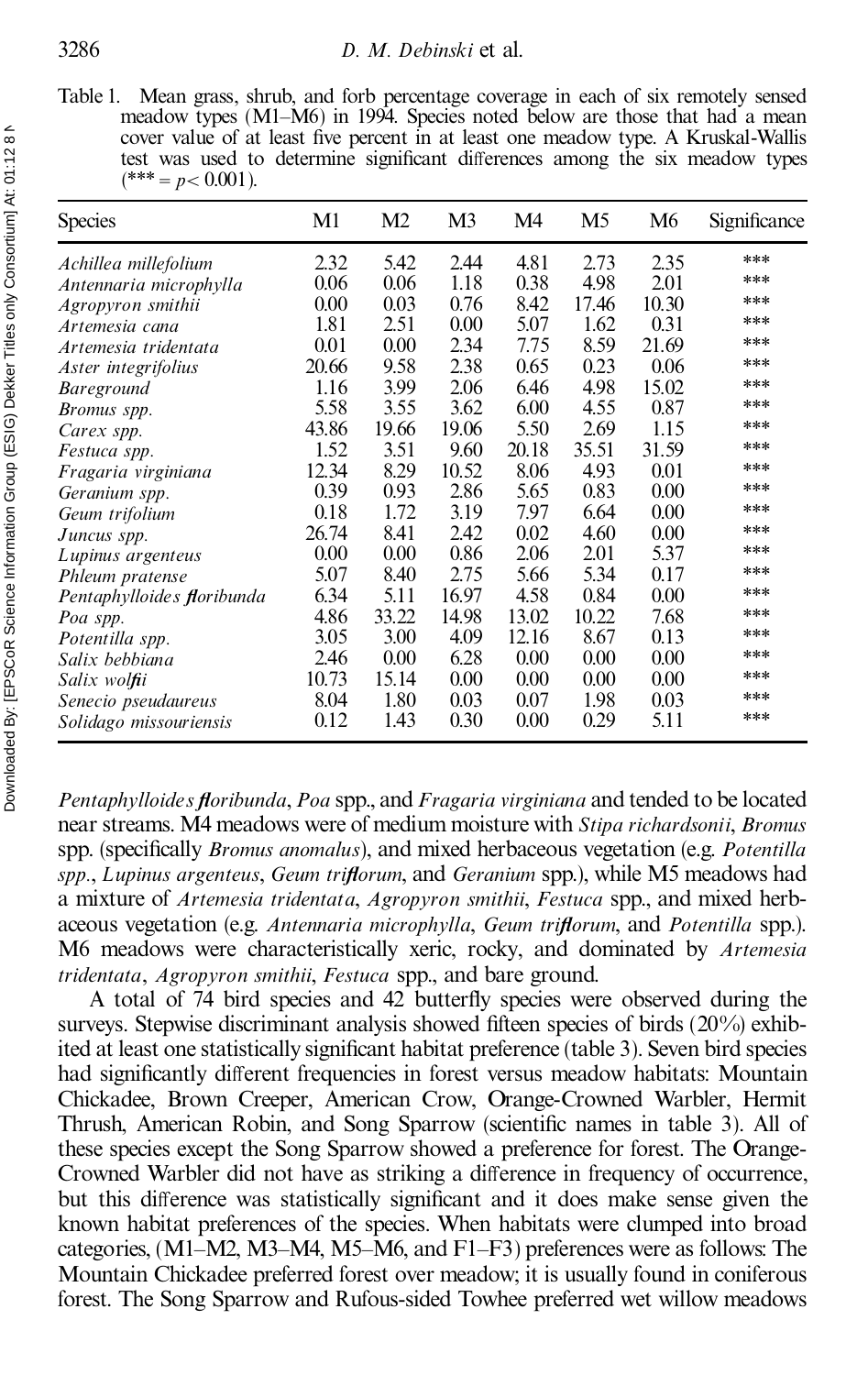Table 2. Mean grass, shrub, and forb percentage coverage in each of six remotely sensed meadow types in 1995. Species noted below are those that had a mean cover value of at least five percent in at least one meadow type. A Kruskal-Wallis ANOVA was used to test for significant differences in mean percent cover among the six meadow types  $(* = p < 0.05, ** = p < 0.01,*** = p < 0.001$ .

| <b>Species</b>             | M1       | M <sub>2</sub> | M3    | M4    | M <sub>5</sub> | M6    | Significance |
|----------------------------|----------|----------------|-------|-------|----------------|-------|--------------|
| Agropyron smithii          | 0.00     | 1.52           | 0.02  | 3.25  | 27.33          | 13.63 | $**$         |
| Aster campestris           | 0.00     | 5.17           | 0.84  | 0.88  | 0.67           | 3.83  | ns           |
| <b>Bareground</b>          | $0.00\,$ | 0.00           | 0.00  | 7.75  | 6.00           | 10.25 | **           |
| <i>Bromus anomalus</i>     | 0.00     | 0.00           | 0.00  | 19.00 | 0.00           | 0.00  | *            |
| <b>Bromus</b> mollis       | 0.00     | 3.20           | 10.20 | 0.00  | 1.17           | 0.00  | *            |
| Carex 2 spp.               | 6.30     | 0.03           | 0.00  | 0.00  | 0.02           | 0.00  | ns           |
| Carex 3 spp.               | 31.80    | 3.83           | 9.60  | 0.05  | 0.00           | 0.00  | **           |
| Carex 5 spp.               | 12.40    | 16.50          | 8.40  | 0.00  | 0.00           | 0.00  | ns           |
| Carex 4 spp.               | 0.00     | 0.00           | 0.02  | 0.00  | 6.52           | 0.03  | **           |
| Carex 1 spp.               | 50.70    | 20.37          | 18.56 | 0.05  | 6.52           | 0.03  | ns           |
| Festuca ovina              | 0.00     | 3.00           | 2.20  | 1.53  | 17.83          | 14.25 | **           |
| Fragaria virginiana        | 4.04     | 8.62           | 20.82 | 0.03  | 0.13           | 0.13  | *            |
| Geranium viscossimum       | 0.00     | 0.37           | 6.72  | 10.53 | 1.03           | 0.00  | *            |
| Geum triflorum             | 0.00     | 9.68           | 8.44  | 2.25  | 2.55           | 0.13  | ns           |
| Lupinus argenteus          | 0.00     | 0.00           | 0.26  | 1.28  | 6.08           | 1.58  | **           |
| Pentaphylloides floribunda | 0.16     | 1.67           | 13.20 | 0.00  | 0.02           | 0.05  | *            |
| Phleum pratense            | 0.04     | 1.50           | 0.08  | 5.63  | 9.33           | 0.03  | ns           |
| Salix bebbiana             | 0.00     | 0.00           | 9.60  | 0.00  | 0.00           | 0.00  | ns           |
| Salix wolfii               | 21.26    | 13.83          | 0.20  | 0.00  | 0.00           | 0.00  | $\ast$       |
| Scirpus spp.               | 56.22    | 10.02          | 6.80  | 0.00  | 0.00           | 0.00  | ***          |
| Senecio hydrophilus        | 9.10     | 0.67           | 0.00  | 0.00  | 0.00           | 0.00  | **           |
| Senecio integerrimus       | 7.10     | 1.00           | 0.02  | 0.03  | 0.00           | 0.03  | **           |
| Smilacina stellata         | 0.02     | 0.12           | 5.82  | 0.00  | 0.08           | 0.00  | ns           |
| Stipa nelsonii             | 0.00     | 4.50           | 0.64  | 0.13  | 8.52           | 0.00  | ns           |
| Stipa richardsonii         | 0.00     | 0.00           | 0.24  | 0.00  | 10.00          | 1.75  | $\ast$       |
| Trifolium longipes         | 3.08     | 6.52           | 0.06  | 0.03  | 0.02           | 0.00  | **           |

Note: Carex spp. in this list were divided into morphospecies groups due to collection during the time when all flowering parts were not available.

(M1±M2). The Dark-Eyed Junco preferred forest over meadow. The Violet-Green Swallow and the Hairy Woodpecker preferred dryer meadows. Significant differences among forest preference were as follows: The American Robin and Red-Breasted Nuthatch preferred the denser forest (F3), while the Ruby-Crowned kinglet preferred more open forests (F1) and the Song Sparrow preferred the medium density forests (F2).

Several butterfly species  $(31\%)$  showed significant relationships with one or more specific remotely sensed habitat types (table 4). A total of ten species were found on only one meadow type, yet another ten species were found in all meadow types. Four butterfly species showed a habitat preference for wet meadows, four species preferred intermediate moisture meadows, and two species preferred dry meadows. *Euphydryas gillettii*, a known habitat specialist, was found only in M1 meadows and *Colias eurytheme* was found only on M4 meadows. However, most of the species could not be considered specialists in one meadow type, but rather showed prefer ences for meadows in the hydric range (*Boloria epithore*, *B. selene*, and *B. frigga*), the xeric range (*Plebejus icariodes* and *Coenonympha inornata*) or the mesic range (*Anthocharis sara*, *Speyeria mormonia*, and *Euchloe ausonides*). *Vanessa cardui* and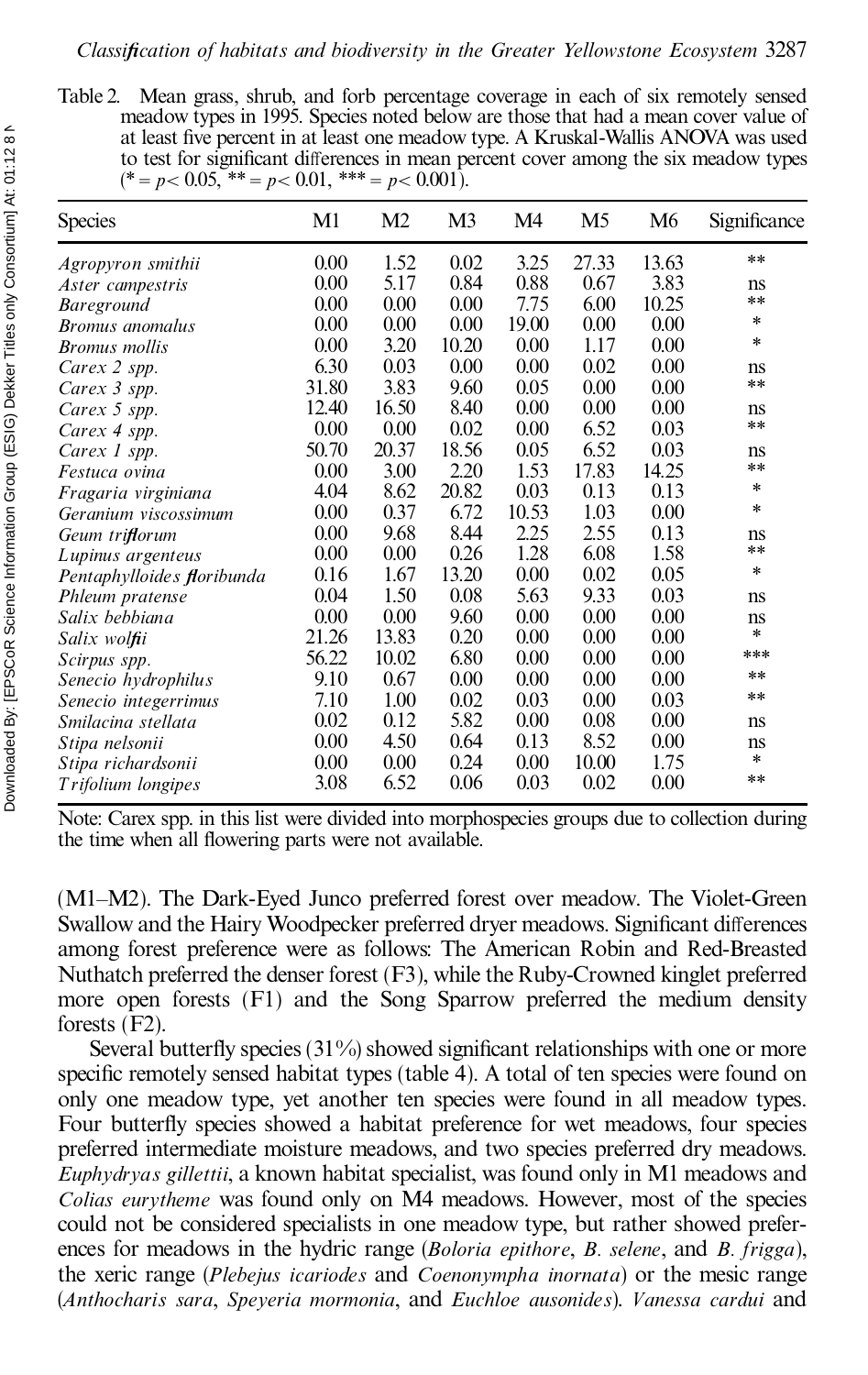| <b>Species</b>                                                                                                                                                                                                                                                                                                                                        |                                                    | Meadow                                                      |                                                    | Forest                                                      |
|-------------------------------------------------------------------------------------------------------------------------------------------------------------------------------------------------------------------------------------------------------------------------------------------------------------------------------------------------------|----------------------------------------------------|-------------------------------------------------------------|----------------------------------------------------|-------------------------------------------------------------|
| Meadow versus Forest Categorization (alpha= $0.05$ )<br>Mountain Chickadee ( <i>Parus atricapillus</i> )<br>Brown Creeper (Certhis familiaris)<br>American Crow (Corvus brachyrhynchos)<br>Orange-crowned Warbler (Vermivora celata)<br>Hermit Thrush (Hylocichla guttata)<br>American Robin (Turdus migratorius)<br>Song Sparrow (Melospiza melodia) |                                                    | 0.030<br>0.000<br>0.015<br>0.015<br>0.000<br>0.394<br>0.561 |                                                    | 0.482<br>0.130<br>0.148<br>0.019<br>0.130<br>0.648<br>0.037 |
| <b>Species</b>                                                                                                                                                                                                                                                                                                                                        | $M1-M2$                                            | $M3-M4$                                                     | $M5-M6$                                            | $F1-F3$                                                     |
| Clumped Habitat Categorization (alpha = $0.05$ )                                                                                                                                                                                                                                                                                                      |                                                    |                                                             |                                                    |                                                             |
| Mountain Chickadee ( <i>Parus atricapillus</i> )<br>Song Sparrow (Melospiza melodia)<br>Rufous-sided Towhee (Pipilo erythrophthalmus)<br>Dark-eyed Junco (Junco hyemalis)<br>Violet-green Swallow (Tachycineta thalassina)<br>Hairy Woodpecker (Dendrocopos villosus)                                                                                 | 0.000<br>0.800<br>0.067<br>0.133<br>0.000<br>0.000 | 0.067<br>0.600<br>0.000<br>0.483<br>0.000<br>0.033          | 0.000<br>0.333<br>0.000<br>0.238<br>0.095<br>0.000 | 0.482<br>0.037<br>0.000<br>0.926<br>0.000<br>0.000          |
| <b>Species</b>                                                                                                                                                                                                                                                                                                                                        |                                                    | F1                                                          | F2                                                 | F3                                                          |
| Differences Among Forest Categorizations (alpha= $0.1$ )                                                                                                                                                                                                                                                                                              |                                                    |                                                             |                                                    |                                                             |
| American Robin (Turdus migratorius)<br>Red-breasted Nuthatch (Sitta canadensis)<br>Ruby-crowned Kinglet (Regulus calendula)<br>Song Sparrow (Melospiza melodia)                                                                                                                                                                                       |                                                    | 0.548<br>0.500<br>0.714<br>0.048                            | 0.528<br>0.500<br>0.667<br>0.055                   | 0.933<br>0.800<br>0.600<br>0.000                            |

Table 4. Occurrence of butterfly species significantly related to remotely sensed habitat types based upon results of stepwise discriminant analysis. Species are listed in order of inclusion in stepwise discriminant analysis (*alpha*= 0.05).

| <b>Species</b>        | M1 | M <sub>2</sub> | M <sub>3</sub> | M4 | M <sub>5</sub> | M6 |
|-----------------------|----|----------------|----------------|----|----------------|----|
| Euphydryas gillettii  |    |                |                |    |                |    |
| Boloria epithore      |    | 21             | 31             |    |                |    |
| Plebejus icariodes    |    | 13             | 37             | 23 | 32             | 33 |
| Coenonympha inornata  |    |                |                |    | 20             | 25 |
| Boloria frigga        |    |                |                |    |                |    |
| Cercyonix oetus       |    |                |                |    |                |    |
| Anthocharis sara      |    |                |                |    |                |    |
| Speyeria mormonia     |    |                |                |    |                |    |
| Vanessa cardui        |    | 16             | 22.            | 21 | 24             |    |
| <b>Boloria</b> selene |    |                |                |    |                |    |
| Colias eurytheme      |    |                |                |    |                |    |
| Euchloe ausonides     |    | 19             | 35             | 22 | 16             | 16 |
| Plebejus saepiolus    |    | 14             | 18             |    |                | 13 |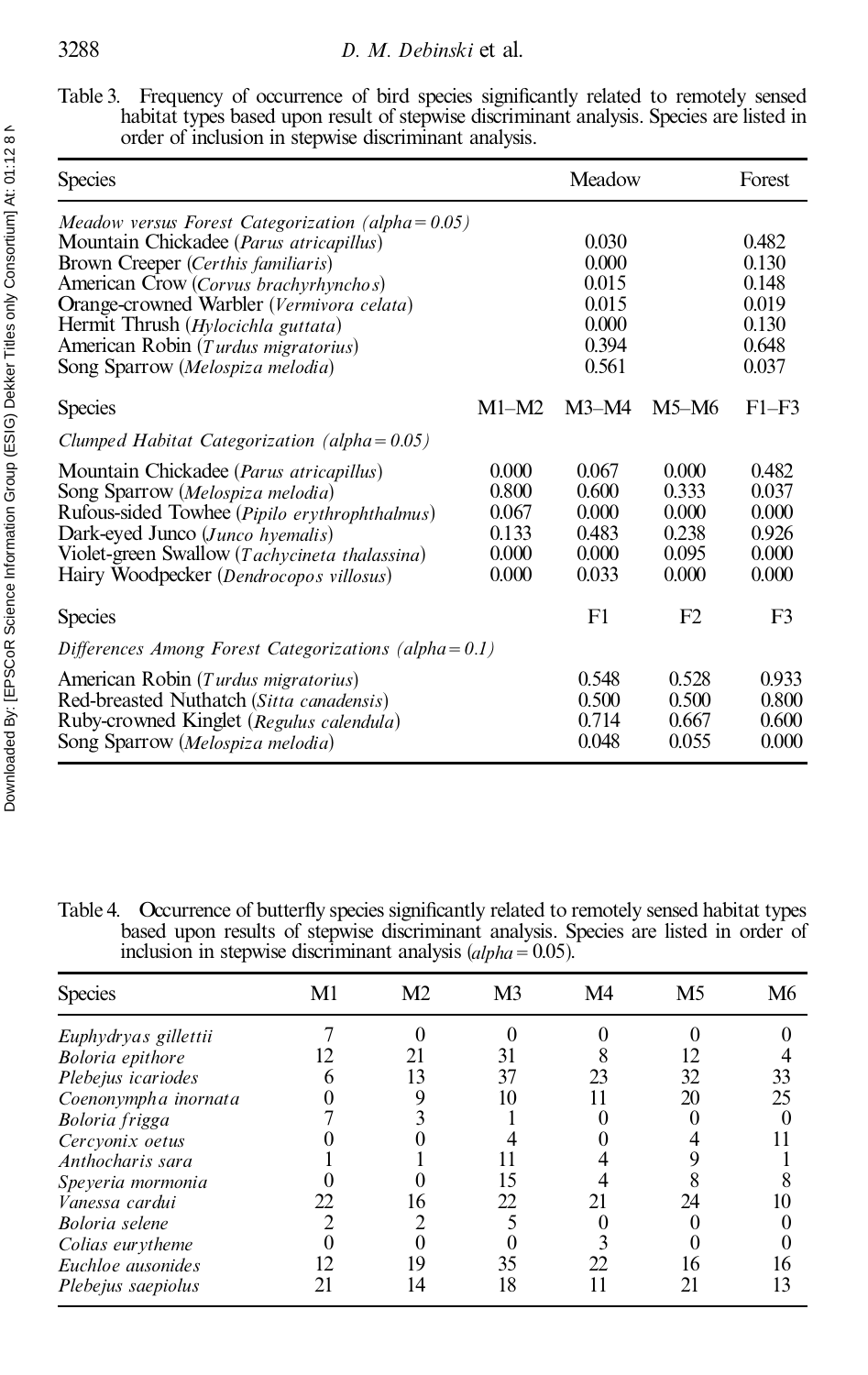*Plebejus saepiolus* showed even less of an affinity for a specific meadow type, despite showing significance in the discriminant analysis.

#### **4. Discussion**

Because the remote sensing image measures energy reflected by plants and the ground surface, and because the plant data were more quantitative than the animal data, we expected the habitat categorizations based on these reflectance patterns to show strong relationships with plant species distribution patterns. We expected the relationships to be less strong between animal species and remotely sensed habitats because the animal data were measured as presence or absence and animals may or may not be present at a site when data are being collected. Our results supported our expectations. All of the dominant plant species showed differences among meadow types using fine-grained sampling and  $65\%$  showed significant differences using the coarse-grained approach. However, the dominant plants comprised less than 20% of the total plant species list. We had not expected so many plant species to have low percentage coverage. Finding relationships between low-cover species and the remotely sensed habitats would probably be more difficult. By definition, we did not have enough data on low-cover plant species to rigorously test this hypothesis. As for the differences in statistical relationships between the two plant data sets, we would expect that these differences were a result of the sampling scale and not simply a year effect because a large portion of the plant species were perennials. Sampling at both scales during the same year would be necessary to sort out the relative importance of years versus sampling scale.

Butterflies and birds showed clear preferences for certain habitats. Butterflies had a higher percentage of total species statistically correlated with specific habitat types; birds were comparable to plants in percentage of significantly correlated species. Comparing birds and butterflies, the butterflies were most highly correlated with remotely sensed habitat types on a percentage basis. The number of significant relationships found in the butterfly data was surprisingly high, but it may be explained by the habitat specificity and host-plant specificity of many of these species. Butterflies key into the chemical composition of a plant, while birds key into the structure of the plants, but diversity of vegetation is an asset for both birds and butterflies.

In summary,  $20-30\%$  of animal taxa and  $65-100\%$  of the dominant plant species were significantly correlated with one or more remotely sensed habitats. Some of the species that showed significant relationships were quite common. However, rare animal species showed significant relationships with remotely sensed habitat types if they were highly specialized in their habitat utilization (e.g., *E. gillettii*). These results are partially a function of sampling intensity. With a higher level of sampling intensity, or if abundance data were used rather than presence-absence data, we might expect an even larger number of species to show significant relationships.

Thus, in order to build predictive models of species habitat relationships using remotely sensed data and GIS methods, a species must be either common enough and/or habitat-specific enough to exhibit a significant relationship with one or more remotely sensed habitat types. The implication for biodiversity management is that rare species may need to be surveyed using more field intensive methods in order to build more highly predictive models. Our approach could be quite valuable in determining potential sites for species with specialized habitat requirements or in large parks and reserves where the distribution of flora and fauna are not well known.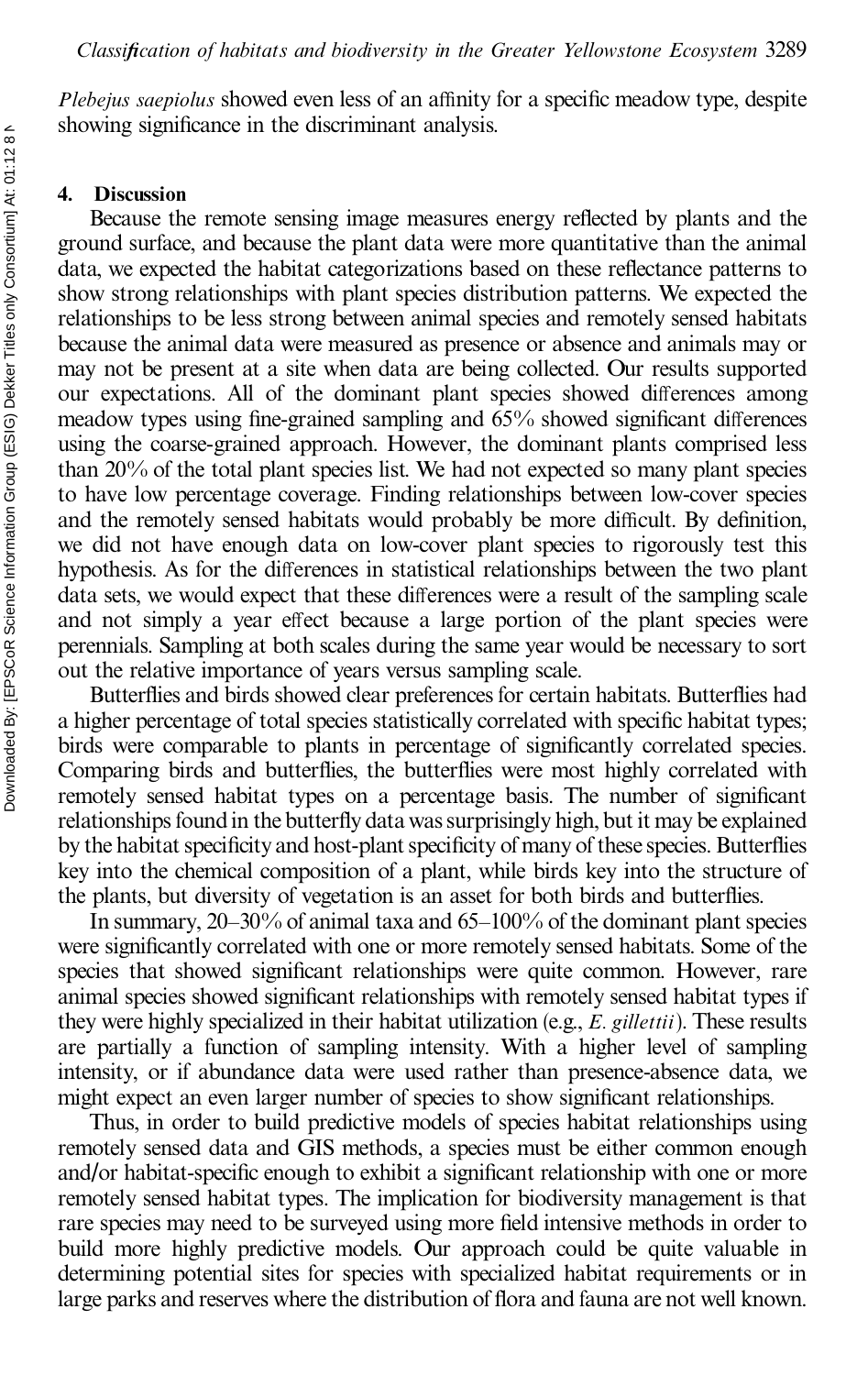#### **Acknowledgments**

This research was supported by grants from the University of Wyoming National Park Service Research Center and the University of Kansas General Research Fund and Panorama Society. A. Vandiver, R. Krager, and N. Hallstrom of the Gallatin National Forest provided data, maps of the area, and housing. We thank J. Pritchard, L. Kelly, C. King, K. Horst, A. Trainer, R. Hurst, A. Fraser, and P. Rich, for assistance in the field, and S. White, A. Fraser, and M. Mehaffey for assistance with data analysis. J.M. Scott, C. Lauver, P. Rich, and three anonymous reviewers pro vided comments on earlier versions of this manuscript. Journal Paper No. J-17020 of the Iowa Agriculture and Home Economics Experiment Station, Ames, Iowa, Project 3377, and supported by Hatch Act and State of Iowa Funds.

#### **References**

- Daubenmire, R. F., 1959, Canopy coverage method of vegetation analysis. *Northwest Science*, **33,** 43–64.
- Debinski, D. M., and Brussard, P. F., 1992, Biological diversity assessment in Glacier National Park, Montana: I. Sampling design. In *Proceedings from the International Symposium on Ecological Indicators*, edited by D. H. McKenzie, D. E. Hyatt, and V. J. McDonald (Essex, England: Elsevier Publishing), pp. 393–407.
- DE WULF, R. R., GOOSSENS, R. E., MACKINNON, J. R., and CAI, J. R., 1988, Remote sensing for wildlife management: Giant Panda habitat mapping from Landsat MSS Images. *Geocarto International*, 3, 41-51.
- Dorn, R. D., 1984, *Vascular Plants of Montana* (Cheyenne: Mountain West Publishing).
- FLATHER, C. H., WILSON, K. R., DEAN, D. J., and McComb, W. C., 1995, The national Gap Analysis Program: a review and inspection of ecological assumptions. A report to the National Council of the Paper Industry for Air and Stream Improvement, Inc.
- Harris, R. J., 1985, *A primer of multivariate statistics* (2nd Edition), (New York: Academic Press).
- James, F. C., 1971, Ordinations of habitat relationships among breeding birds. *T he W ilson Bulletin*, **83,** 215±236.
- KINDSCHER, K., 1994, Rockefeller Prairie: a case study of plant guild classification of a tallgrass prairie. *13th North American Prairie Conference Proceedings, W indsor, Ontario*. pp. 123-140.
- KINDSCHER, K., and WELLS, P. V., 1995, Prairie plant guilds: a multivariate analysis of prairie species based on ecological and morphological traits. *Vegetatio*, 117, 29–50.
- Knight, D. H., 1994, *Mountains and Plains: T he Ecology of Wyoming L andscapes* (New Haven: Yale University Press).
- Markham, B. L., and Barker, J. L., 1986, Landsat MSS and TM post-calibration dynamic ranges, exoatmosphere reflectances and at-satellite temperatures. *EOSAT Landsat T echnical Notes*, **No. 1.** pp. 3±8.
- Owen, J. G., 1990, Patterns of mammalian species richness in relation to temperature, productivity, and variance in elevation. *Journal of Mammalogy*, **71**,  $1-13$ .
- PRENDERGAST, J. R., QUINN, K. R., LAWTON, J. H., EVERSHAM, B. C., and GIBBONS, D. W., 1993, Rare species, the coincidence of diversity hotspots and conservation strategies. *Nature*, 365, 335-336.
- PYLE, R. M., 1982, Butterfly eco-geography and biological conservation in Washington. *Atala*,  $8, 1-26.$
- REID, W. V., and MILLER, K. R. (editors), 1989, *Keeping Options Alive: The Scientific Basis for Conserving Biodiversity* (Washington, DC: World Resources Institute).
- Saxon, E. C., 1983, Mapping the habitats of rare animals in the Tanami Wildlife Sanctuary of central Australia: An application of satellite imagery. *Biological Conservation*, **27,** 243±258.
- Scott, J. A., 1986, *Butterflies of North America* (Stanford: Stanford University Press).
- Scott, J. M., Davis, F. W., Csuti, B., Noss, R., Butterfield, B., Groves, C., Anderson, H., Caicco, S., D'Erchia, F., Edwards, T. C. Jr., Ulliman, J., and Wright, R. G.,